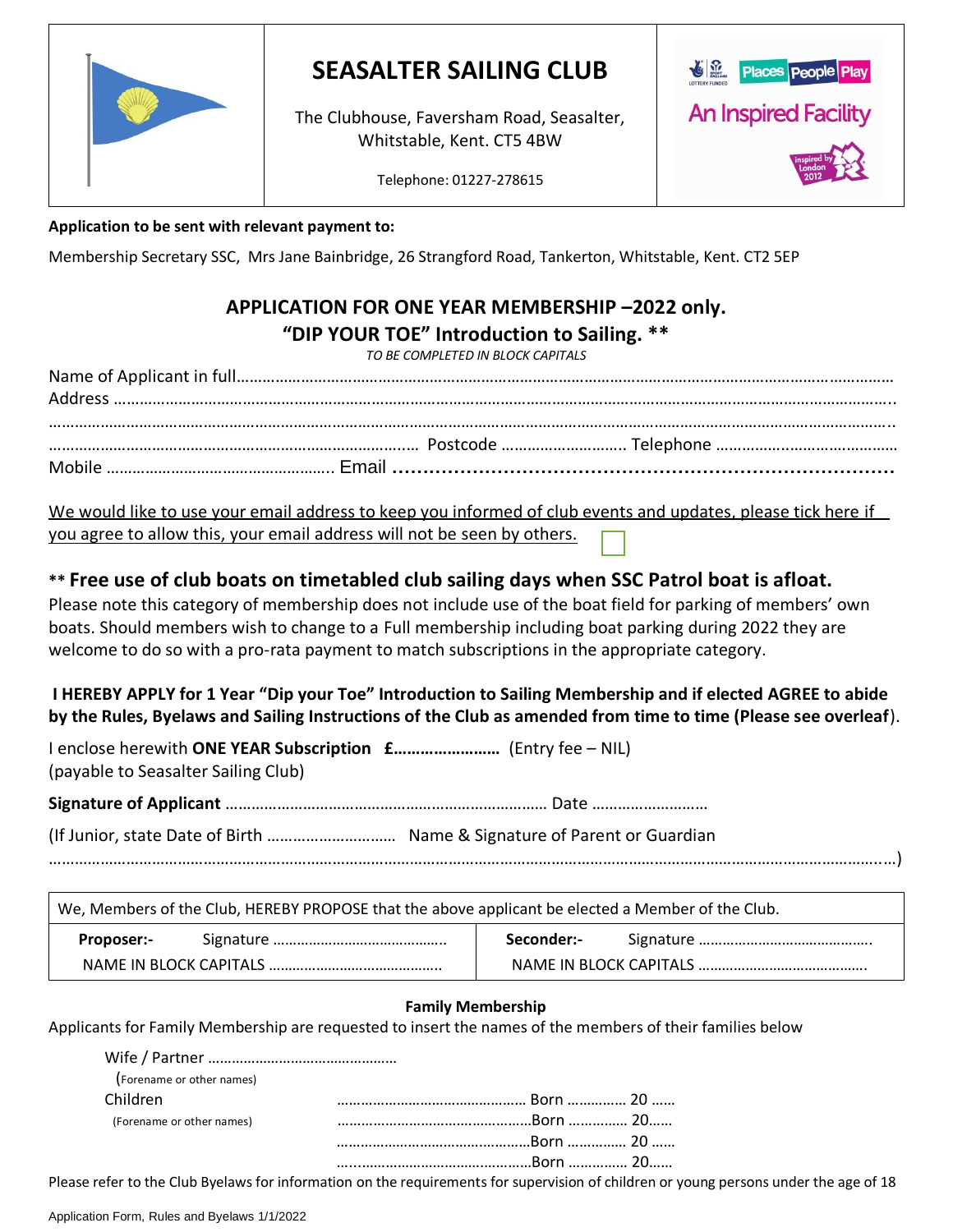## **Membership Details and Subscriptions for "Dip your Toe" Introduction to Sailing applicants**

## **2022 only – "Dip your Toe" Single/Family Membership - Applicants must be new to SSC.**

- (a) Family Membership, which covers the Husband and Wife (or co-habiting partnership) and their children up to the age of 18.
- (b) Single Membership, which is payable by single members aged 25 and over at the beginning of the year.

**"Dip your Toe" members may have free use of club boats on timetabled club sailing days when SSC Patrol boat is afloat. Booking a boat should follow current procedure, online, via SSC website email [clubboatbooking@seasaltersc.org.uk](mailto:clubboatbooking@seasaltersc.org.uk) , no more than 1 week in advance.**

Please note this category of membership does not include use of the boat field for parking of members' own boats. Should members wish to change to Full membership including boat parking during 2022 they are welcome to do so with a pro-rata payment to match subscriptions in the appropriate category.

#### **Entry Fees**

Entry fees are normally payable by all new Members admitted to the Club at a rate to be fixed by the General Management Committee – currently (2022) **Entry Fee for "Dip you Toe" new members in 2022 only is NIL.**

**Acceptance to Club:** Payment of subscription with this application form does not constitute acceptance to the club membership. Applicants may be invited to meet with the General Management Committee to aid consideration of their application and may then be accepted to the membership at the discretion of that committee.

| Membership<br><b>Categories</b> | <b>Annual Fee</b><br>$1$ Jan $-$ 31 Dec | Joining<br>1 June-31 July - 75% annual fee | Joining<br>1 Aug-31 Dec - 50% annual fee |  |
|---------------------------------|-----------------------------------------|--------------------------------------------|------------------------------------------|--|
| <b>Full Family</b>              | £150                                    | £112.50                                    | £75                                      |  |
| Single                          | £100                                    | £75                                        | £50                                      |  |
| Young Adult (18-24)             | £45                                     | £34                                        | £23                                      |  |
| Student (25 and over)           | £40                                     | £30                                        | £20                                      |  |
| Junior                          | £40                                     | £30                                        | £20                                      |  |

## **"Dip your Toe" Membership Subscriptions ( 1st January – 31st December 2022 only)**

**To become a member of SSC it is a requirement that the appropriate fee is paid in full.**

## **Club Rules, Byelaws and Sailing Instructions**

All members, of any class or type, shall receive a copy of the club rules, club byelaws and club sailing instructions on acceptance to the club membership roll. Compliance with these rules, byelaws and instructions, as amended from time to time, is a requirement for continuing membership of the club. In making application to join the membership applicants and, where applicable, their family members are deemed to have accepted this requirement.

**Risk Statement and Sailing Entry Form.** On acceptance to the Club each Member shall complete and sign the Club Risk Statement and Sailing Entry Form thereby confirming their acceptance of their responsibility for the safety of themselves and others who may sail with them.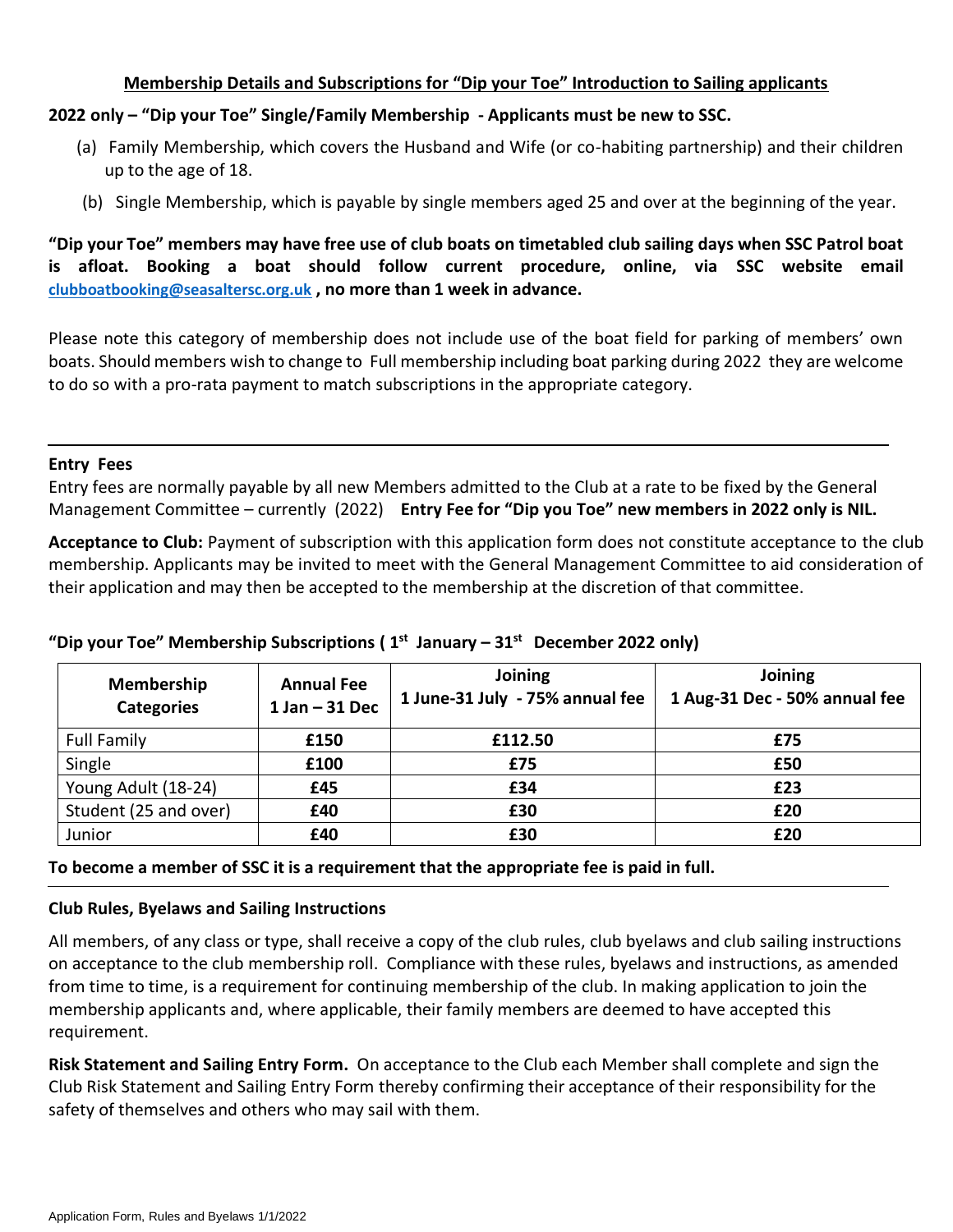

# **SEASALTER SAILING CLUB**

The Clubhouse, Faversham Road, Seasalter, Whitstable, Kent. CT5 4BW



Telephone: 01227-278615

#### **Application to be sent with relevant payment to:**

Membership Secretary SSC, Mrs Jane Bainbridge, 26 Strangford Road, Tankerton, Whitstable, Kent. CT2 5EP

## **APPLICATION FOR MEMBERSHIP**

*TO BE COMPLETED IN BLOCK CAPITALS*

| if you agree to allow this, your email address will not be seen by others. |                                                                                                   | We would like to use your email address to keep you informed of club events and updates, please tick here |
|----------------------------------------------------------------------------|---------------------------------------------------------------------------------------------------|-----------------------------------------------------------------------------------------------------------|
|                                                                            |                                                                                                   |                                                                                                           |
|                                                                            |                                                                                                   |                                                                                                           |
|                                                                            |                                                                                                   |                                                                                                           |
|                                                                            |                                                                                                   |                                                                                                           |
|                                                                            |                                                                                                   |                                                                                                           |
|                                                                            | Byelaws and Sailing Instructions of the Club as amended from time to time ( Please see overleaf ) |                                                                                                           |
|                                                                            |                                                                                                   |                                                                                                           |
| (payable to Seasalter Sailing Club)                                        |                                                                                                   |                                                                                                           |
|                                                                            |                                                                                                   |                                                                                                           |
|                                                                            |                                                                                                   |                                                                                                           |
|                                                                            | We, Members of the Club, HEREBY PROPOSE that the above applicant be elected a Member of the Club. |                                                                                                           |
| Proposer:-                                                                 | Seconder:-                                                                                        |                                                                                                           |

## **Family Membership**

Applicants for Family Membership are requested to insert the names of the members of their families below

| (Forename or other names) |  |  |
|---------------------------|--|--|
| Children                  |  |  |
| (Forename or other names) |  |  |
|                           |  |  |
|                           |  |  |
|                           |  |  |

Please refer to the Club Byelaws for information on the requirements for supervision of children or young persons under the age of 18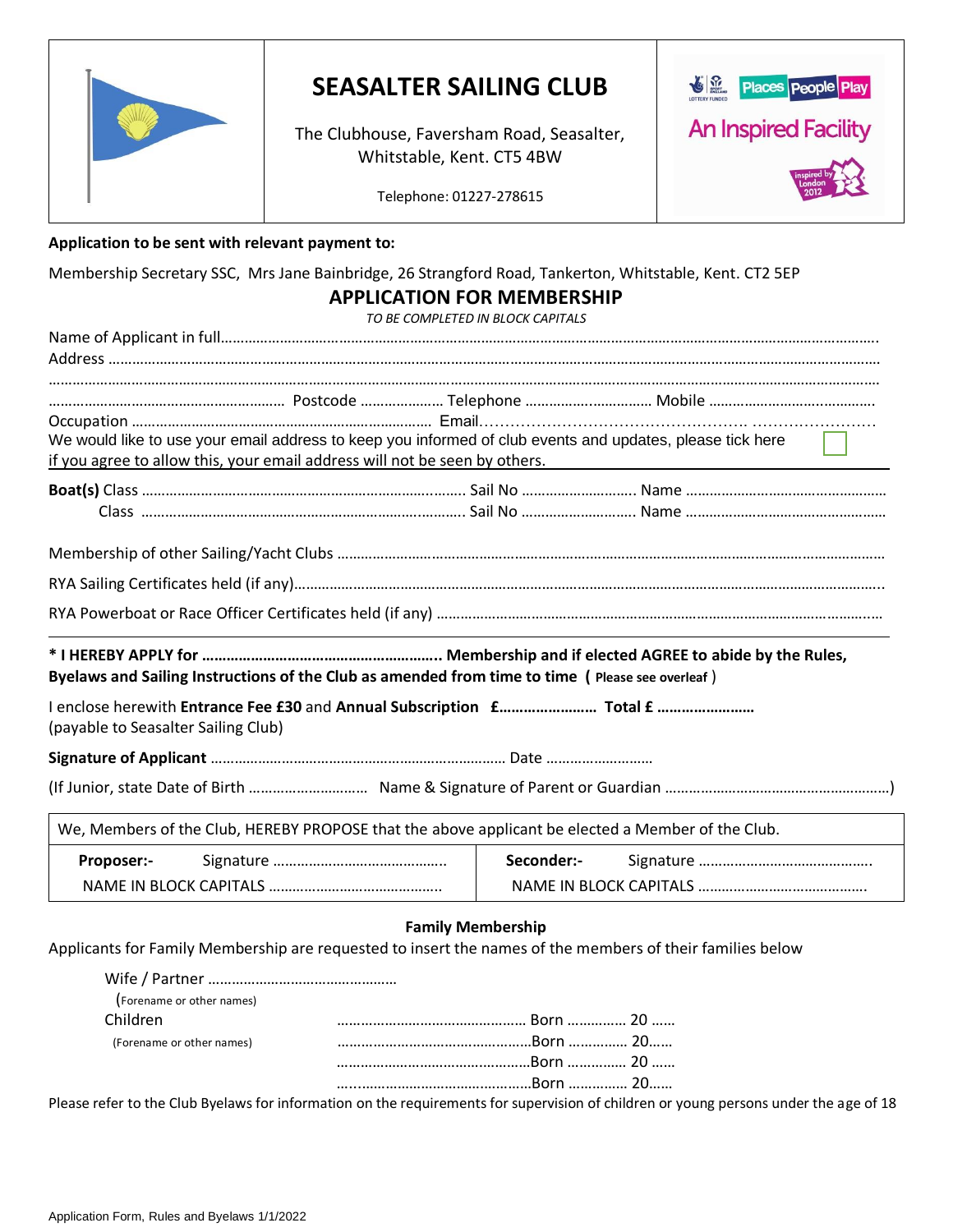## **Membership Classes, Subscriptions and Entry Fees**

## **Full Membership (for sailing members)**

(a) Family Membership, which covers the Husband and Wife (or co-habiting partnership) and their children up to the age of 18.

(b) Single Membership, which is payable by single members aged 25 and over at the beginning of the year.

(c) Young Adult Membership, which is payable by Members of age 18 and above, but under the age of 25 at the beginning of the year.

(d) Junior Membership, which is payable by Members under the age of 18 at the beginning of the year and not covered by Family Membership.

(e) Student Membership, which is payable by members aged 25 and over who are undertaking a further education course at a recognised further education establishment, or are apprenticed, and not in paid employment.

## **Associate Membership (for non-sailing Members)**

Associate Members will be entitled to the rights and privileges under the Club Rules EXCEPT:

- (i) those Rules, Byelaws, and Regulations restricted to sailing matters.
- (ii) the right to vote, and
- (iii) they will not be eligible for election to Office or service on the General Management Committee though they may be co-opted to Sub-Committees at the discretion of the Committee.
- (iv) they will not be eligible to store boats and/or sailing equipment on the club premises or to use club boats and/or sailing equipment, however they may sail as crew with members on members' boats 5 times.

The types of Associate Membership shall be:

(i) Husband and Wife/Partner only. (ii) Single Members over the age of 18 years.

#### **Entry Fees**

Entry fees shall be payable by all new Members admitted to the Club at a rate to be fixed by the General Management Committee – currently (2022) **Entry Fee is set at £30.**

**Acceptance to Club:** Payment of Entry fee and/or subscription with this application form does not constitute acceptance to the club membership. Applicants may be invited to meet with the General Management Committee to aid consideration of their application and may then be accepted to the membership at the discretion of that committee.

| <b>Membership</b><br><b>Categories</b> | Annual Fee**<br>$1$ Jan $-31$ Dec | **Boat parking<br>included<br>As below | Joining<br>1 June-31 July<br>75% annual fee | Joining<br>1 Aug-30 Sept<br>50% annual fee | Joining<br>$1$ Oct $-31$ Dec<br>current annual fee * |
|----------------------------------------|-----------------------------------|----------------------------------------|---------------------------------------------|--------------------------------------------|------------------------------------------------------|
| <b>Full Family</b>                     | £230                              | £100                                   | £172.50                                     | £115                                       | £230                                                 |
| Single                                 | £195                              | £100                                   | £146.25                                     | £97.50                                     | £195                                                 |
| Young Adult (18-24)                    | £45                               | £12                                    | £33.75                                      | £22.50                                     | £45                                                  |
| Student (25 and over)                  | £40                               | £12                                    | £30                                         | £20                                        | £40                                                  |
| Junior                                 | £40                               | £12                                    | £30                                         | £20                                        | £40                                                  |
| Associate                              | £40                               | N/a                                    | £30                                         | £20                                        | £40                                                  |

**Membership Subscriptions ( 1st January – 31st December 2022 - reviewed annually)**

• Members paying on or after 1 Oct shall not be required to pay any subscription for the following year.

#### **To become a member of SSC it is a requirement that the full annual fee including boat parking is paid.**

Boat parking spaces will be allocated by the GMC in accordance with the club's byelaws. We are afforded ample space for members' boats, however the committee reserves the right to refuse multiple boat parking where it is felt that there is an intent to use the area to store boats that are not suitable for sailing at the club or where the member has more than one boat and does not sail regularly.

#### **Club Rules, Byelaws and Sailing Instructions**

All members, of any class or type, shall receive a copy of the club rules, club byelaws and club sailing instructions on acceptance to the club membership roll. Compliance with these rules, byelaws and instructions, as amended from time to time, is a requirement for continuing membership of the club. In making application to join the membership applicants and, where applicable, their family members are deemed to have accepted this requirement.

**Risk Statement, Boat Registration and Sailing Entry Form.** On acceptance to the Club and at each annual renewal of membership each Member shall complete and sign the Club Risk Statement, Boat Registration and Sailing Entry Form thereby confirming their acceptance of their responsibility for the safety of themselves and others who may sail with them.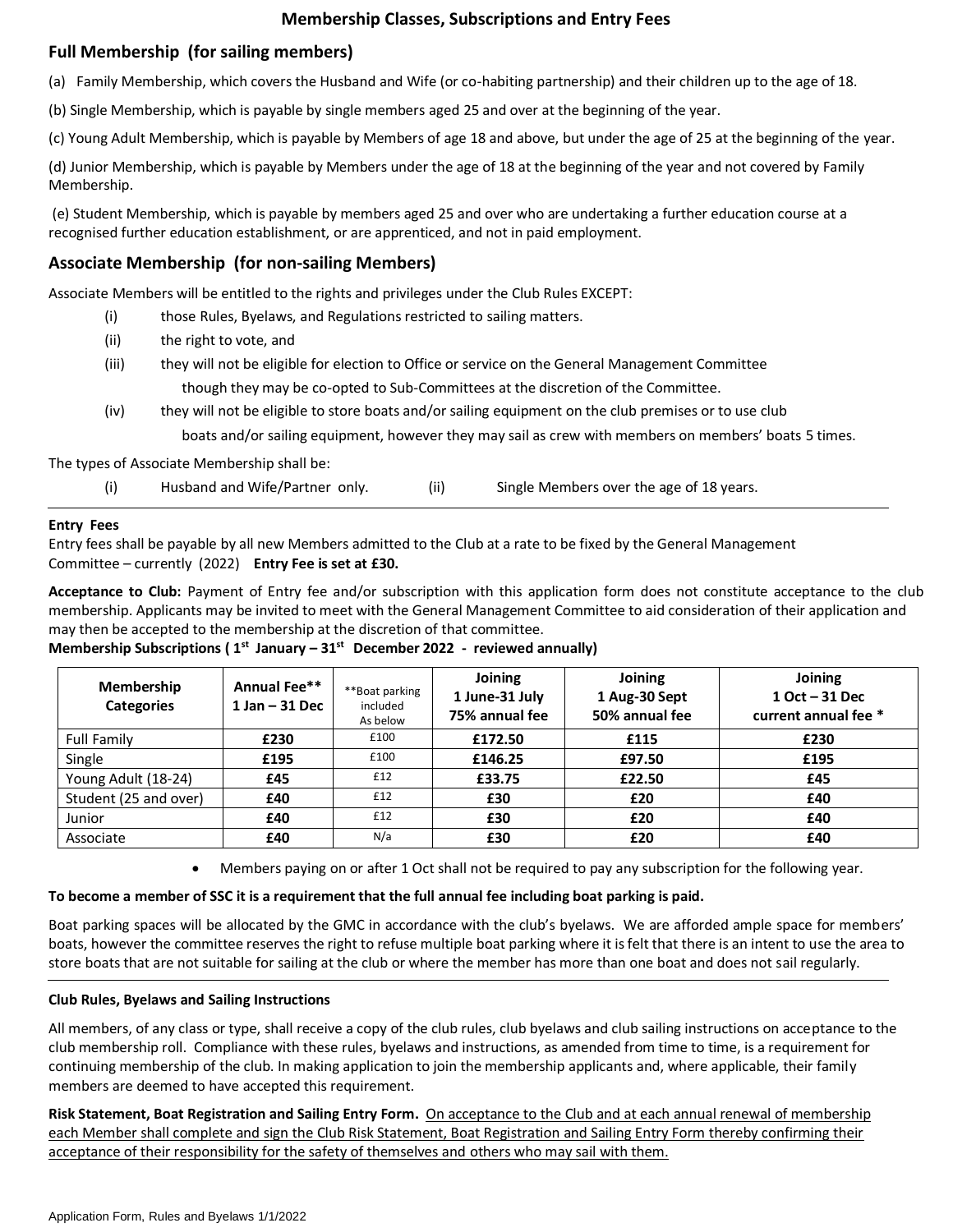### **SEASALTER SAILING CLUB BYELAWS Issued by the General Management Committee (GMC)**

### **1. Proof of Membership**

An official membership programme, signed by an Executive Officer, will be issued annually to each Member and must be produced on request to an Executive Officer of the Club.

Members shall, as soon as reasonably practicable, contact the Honorary Secretary of any change in their address or contact details to ensure that they can be directly contacted if required.

#### **2. Property and Club Premises**

Members of the Club, their guests or visitors may use the Club premises and any other facilities of the Club, entirely at their own risk and impliedly accept the Club will not accept any liability for any damage to or loss of property belonging to Members, their guests or visitors.

A Member shall not knowingly use any boat, property or equipment owned by the Club or another Member without the prior agreement of the GMC or that other Member respectively.

A Member shall not knowingly remove, injure, destroy or damage any property of the Club or another Member and shall make restitution for the same if called upon to do so by the GMC.

Should an Executive Officer of the Club approve temporary removal of any article from the Club by a Member then that Member will return such article immediately on being requested to do so.

Members shall be responsible for keeping the Club premises and its environs clean and tidy.

#### **3. Smoking & Fire Protection Policy**

The club buildings including outhouses, sheds, enclosed storage areas, and any other permanent or temporary enclosed structures are 'No Smoking' areas. Members will inform their visitors of this policy.

No use of grinding, welding, blow torch or similar equipment or any stripping of paint, varnishing, painting or other activity that may produce sparks, noxious fumes or dust may be carried out within the club buildings except with the prior permission of the GMC. In the event that such permission is given at least one member must be allocated to watch the activity, agreed with the GMC, whilst it is being carried out - to monitor for potential fire hazards.

#### **4. Sailing Committee and Officer of the Day**

Instructions issued by the Sailing Committee will have the same authority for the purpose of all aspects of sailing as if they were given by the GMC and are binding on all competitors in any race or event organised by the Club.

The Race Officer is in charge of racing and his instructions will have the same authority for the purpose of sailing as if they were given by an Executive Officer of the Club.

#### **5. Visitors and Crews**

Visiting sailors who wish to sail and/or use the Club's facilities, in addition to being signed in under Rule 19, shall pay a fee to the Club. The amount of such fee to be decided from time to time by the GMC.

Members using visitors for crews in Club events shall be entitled to do so without paying a fee for a maximum of three races, thereafter Members shall pay a fee the amount of which shall be decided from time to time by the GMC. Should the visitor become a Member in the same year the fees will be refunded.

#### **6. Duties**

Each Full Member is required to carry out at least four duties per season for the running of the events organised by the Club. Associate and Honorary Life Members are not required to undertake duties however recognition of their expertise is accepted in any assistance they may give in both the undertaking of duties for organised events and the general running of the Club.

Each Member carrying out a duty shall ensure that they use the relevant Safety Check Lists in preparing for and completing their assigned duty.

#### **7. Patrol Boats**

Each patrol boat shall always be manned by two persons approved by the Race officer.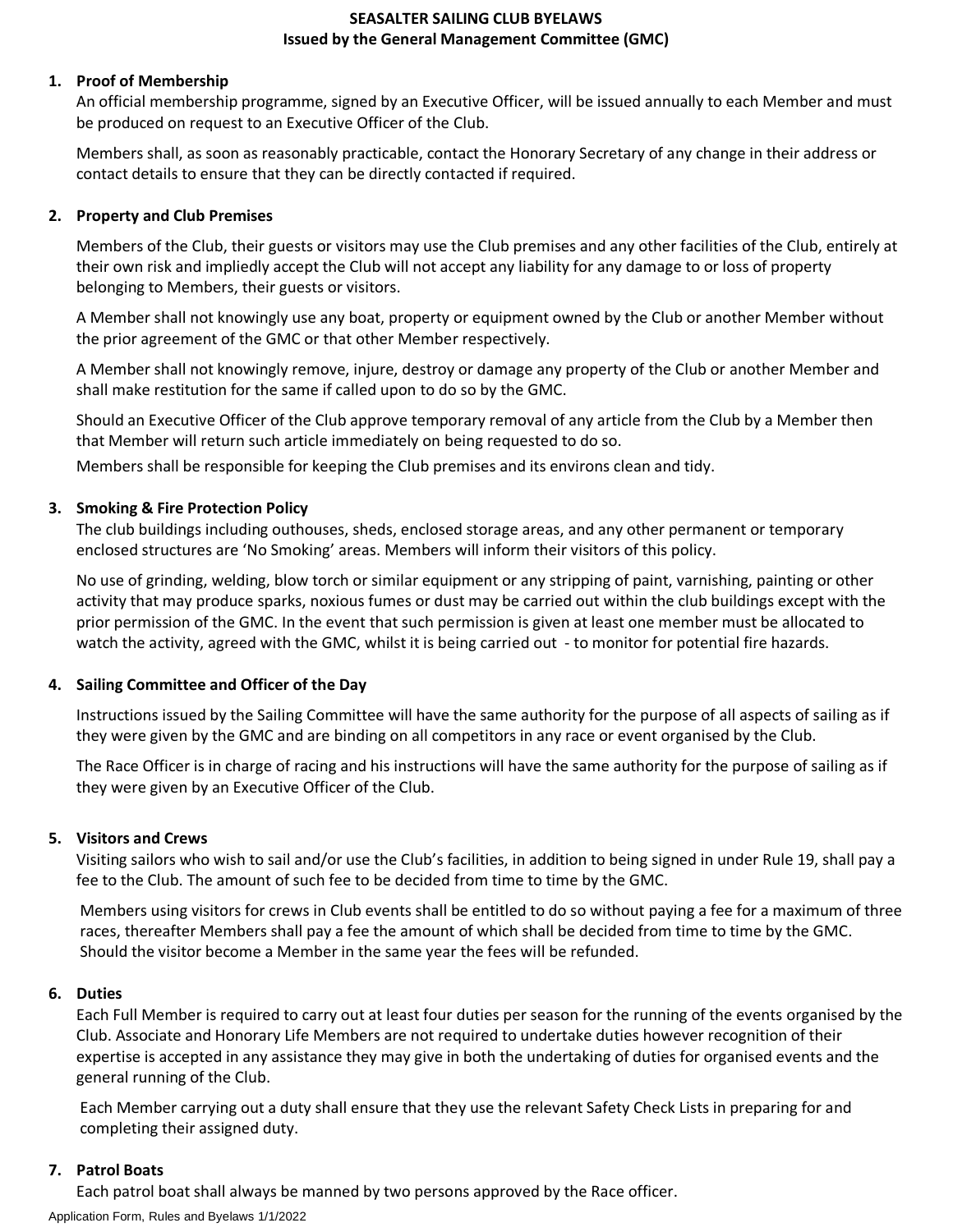#### **8. Management of Boats**

The owner/helmsman is solely responsible for the boat and crew as set out in the Sailing Instructions and this responsibility is extended to cover sailing in general at the Club.

All Members are required to comply with the Sailing Instructions whilst racing at the Club.

All Members whilst sailing are required to hold adequate third party and public liability insurance.

All persons must wear personal buoyancy at all times when sailing.

## **9. Classes of Boats**

Each class sponsored by the Club shall comprise a minimum of five boats of the same class except that the Handicap class shall comprise a minimum of three boats.

## **10. Parking & Boat Storage**

The GMC will allocate the areas and positions for the parking of cars, caravans, boats, boat trailers and tents on the Club premises. Provided they can be accommodated then other vehicles craft and equipment may be parked on Club premises only for the duration of a Club organised event.

The decision to allow parking and/or storage, and the positions on Club premises, is at the sole discretion of the GMC and will be binding on all Members of the Club.

Fees may be levied at amount(s) to be decided from time to time by the GMC.

The Sailing Committee will allot specific areas of the beach for boat storage to the sponsored and handicap classes of the Club. In the case of any dispute, such dispute will be referred to the GMC for a decision that will be binding on all Members of the Club.

## **11. Securing of Boats**

It is the sole responsibility of each Member to ensure that their boat(s) remain securely tied down to ground anchors when not in use whether they are on trailers or not. This requirement applies to boats stored on the Club premises or on the adjacent beach.

This requirement also applies to any other craft or equipment to be stored on the club premises including, but not limited to, canoes and windsurf boards and other such craft.

Where boats or other equipment are found not to be secured in such a manner as to safeguard and protect from injury or damage any person, equipment or property then the GMC may require the owner to remove such boats or other equipment from the Club premises.

## **12. Labelling of Boats and other Members' Equipment on Club Premises**

Details of all boats owned by Members and to be stored on the Club premises or adjacent beach are to be notified to the Sailing Committee either at annual renewal or before delivery to the Club premises during the year.

The Sailing Committee will provide an adhesive identification label to be affixed to the external port side of the rear transom of each boat and a register will be maintained by the Sailing Committee of all boats.

Members must notify the Sailing Committee of the permanent removal of labelled boats from the premises as soon as reasonably practicable.

Members must label, in a permanent manner, all trailers, other equipment and clothing to be left on the Club premises in such a manner that the owner can be readily identified.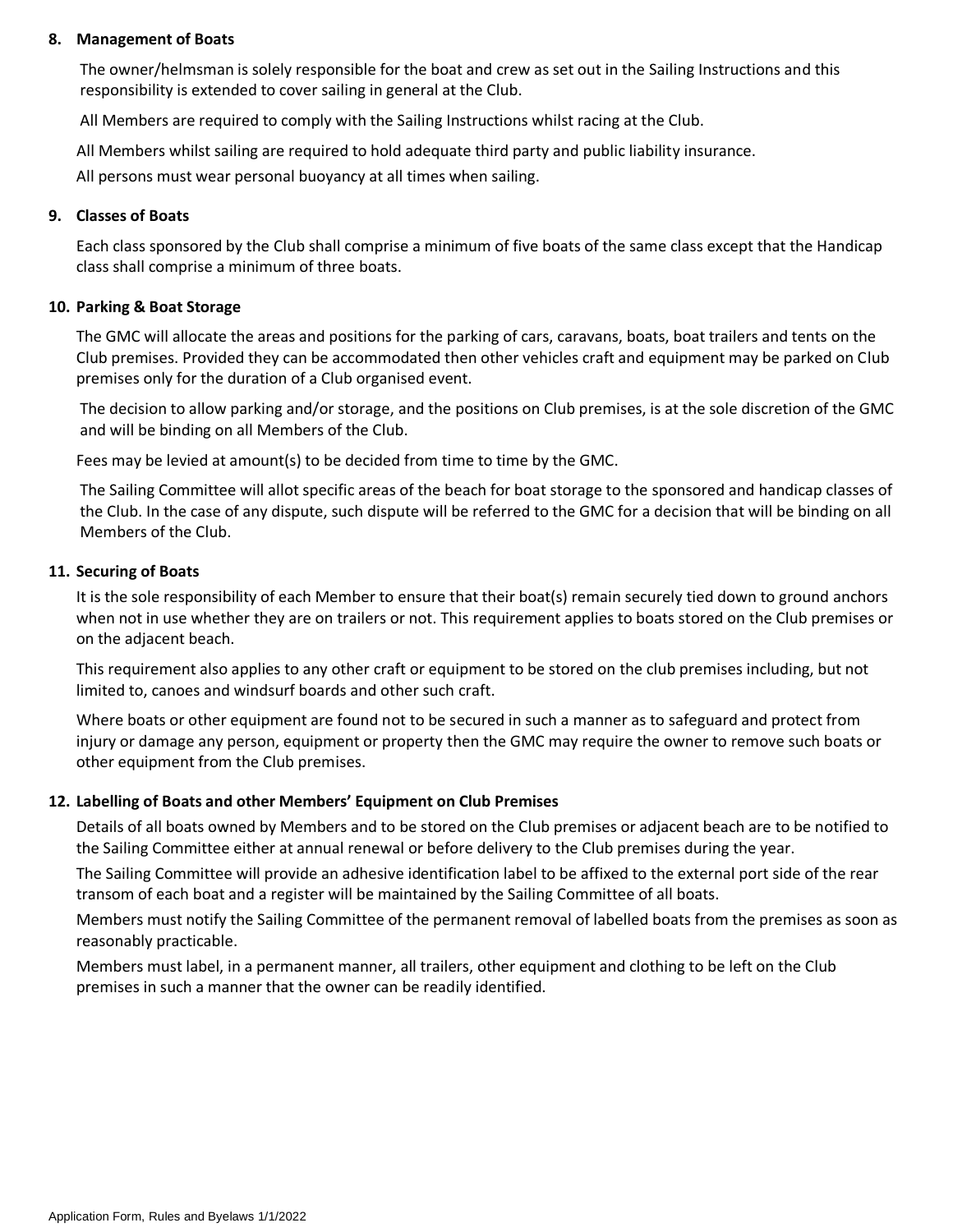#### **13. Abandoned Boats and/or Trailers on Club Premises.**

After a period of fifteen months elapses from the expiration of the last paid subscription period then:

a) The GMC shall be entitled upon giving one-month notice in writing to the Member or former Member, at his last known address shown in the register of Members, to sell the boats and/or trailers and to deduct any monies due to the Club (whether by way of arrears of subscription, fees or otherwise) from the net proceeds of the sale before accounting of the balance (if any) to the Member or former Member.

b) Alternatively any such boat or trailer which in the opinion of the GMC cannot be sold may, upon such notice as aforesaid, be disposed of in any manner the Committee may think fit and the expenses recovered from the Member or former Member. Any arrears as aforesaid shall be deemed to be a debt owing to the Club by the Member or former Member.

Except that the GMC shall be entitled at any time to move a boat to or from any part of the premises without being liable for any loss of or damage to the boat howsoever caused.

#### **14. General Conduct & Camping**

At all times Members and visitors are asked to conduct themselves with due respect to other Members, our neighbours and the general public.

Members must comply with any instructions issued by the GMC on the use of the galley and club facilities.

Drinks purchased in the Club Bar must not be taken off the premises. Although drinks may be taken into the Club boat field they may not be taken onto the sea wall or the beach.

When leaving the Club at night Members and visitors are reminded to do quietly with the minimum of noise.

Each Member or visitor camping or staying on the Club premises shall comply with the requirements of the Canterbury City Council Caravan Licence and any instructions issued by the GMC as displayed on the Health and Safety Notice Board in the Briefing Area. Failure to comply with this requirement may lead to the Member or visitor being asked to leave site.

No open fires, barbeques, candles or other naked flame units are permitted in the Club field.

No music may be played in the boat field at a level that may cause annoyance to our neighbours.

#### **15 Supervision of Children and Young Persons (under age 18)**

This byelaw sets out the SSC requirements for supervision of and responsibility for children or young persons on the SSC premises and/or intending to take part in SSC activities at any time.

Any child(ren) or young person(s) must be supervised by a parent, a legal guardian or a 'nominated supervising adult' defined as the 'Supervisor' within paragraph 15.4 of this bye-law.

No member may give or lend a child or young person a key, or allow them to have a key, for access to the club that might permit them access without supervision.

#### **15.1 Supervisor Responsibilities**

The Supervisor shall at all times be fully responsible for their own compliance with this Byelaw and for the actions, activities and care of the child(ren) or young person(s) whilst they are on the SSC premises or taking part in SSC activities.

The Supervisor shall be responsible for completion of the relevant forms defined in paragraph 15.4 and for their submission to the Club Secretary or the Race Officer for inclusion in the 'SSC Supervision Register'.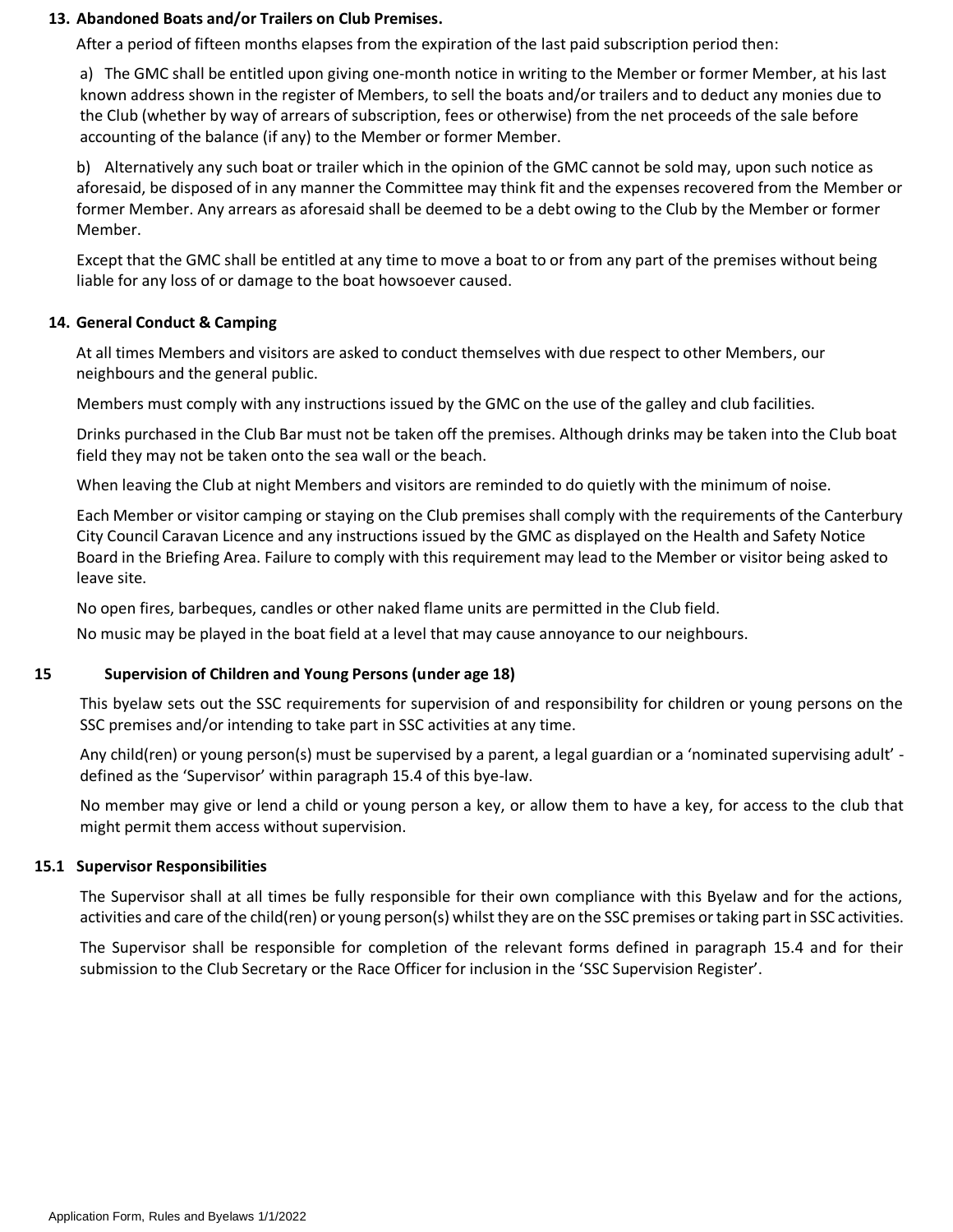#### **Children under the age 14**

• Children must not be left unsupervised on the SSC premises.

#### **All Children and Young Persons under the age 18 intending to sail**

- The Supervisor must be on site at all times and will be fully responsible for the child's or young person's activities, actions and care whilst the child or young person is sailing in SSC events.
- The child or young person may only sail in SSC events with their Supervisor or a sailing adult nominated by their Supervisor unless the child or young person is both
	- a Member of the SSC and
	- either holds relevant RYA levels 1 & 2 sailing competency certificates or has previously demonstrated sailing competence to the satisfaction of the Race Officer

The Supervisor shall on each sailing day notify the Race Officer if they would like to permit a child or young person in their care to sail in a SSC event, whether accompanied or not, prior to signing the relevant sailing declaration sheet.

In making this decision the Supervisor should particularly, but not exclusively, take into consideration the age and abilities of each child or young person, the activity and conditions in which the activity is being undertaken in order to determine the level of supervision. For instance the Supervisor must decide whether a child or young person needs an adult in the boat with them or whether an adult can supervise the child from the shore or another boat. During an activity, the level of supervision must be reassessed as the conditions change.

#### Additionally the Supervisor shall

- identify the child(ren) or young person(s) under their care on the sailing declaration sheet by annotating "U" (defined as under 18) and placing their own initials besides the helm or crew names as appropriate.
- inform the Race Officer how the Supervisor can be contacted during sailing.

#### **15.2 Race Officer Responsibilities**

The Race Officer shall examine the relevant daily sailing declaration sheets after the race briefing and make note of any entrants to the day's activities annotated "U" (defined as under 18) and their Supervisors.

The Race Officer may, at their discretion, refuse permission for a child or young person to sail in a SSC sailing event and shall as soon as practicable notify the Supervisor of such decision.

#### **15.3 Race Duties**

**Race Management -** A child or young person may, for training purposes, be allocated duties to assist the Race Officer ashore.

**Patrol Boats -** No person under the age of 18 may undertake SSC patrol boat duty or be permitted to helm a SSC patrol boat at any time except when under instruction by a certificated RYA Powerboat Instructor for training purposes.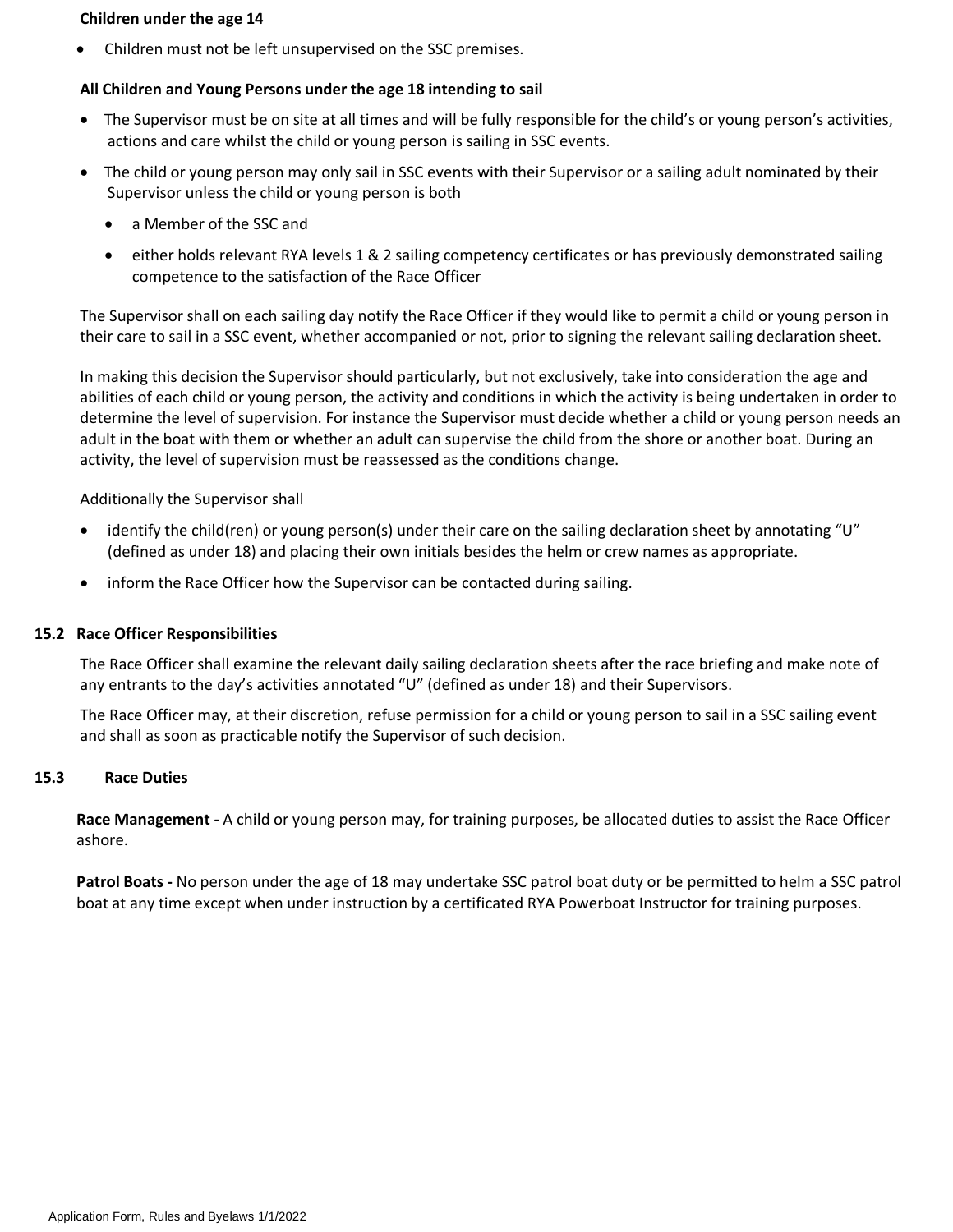#### **15.4 Definitions & Procedures**

**"Child(ren)"** A person or persons under 14 years of age

**"Young Person(s)"** - A person or persons being 14 to 18 years of age

**'Supervisor'** – The relevant parent, legal guardian or 'nominated supervising adult' who is a Member of the SSC.

**'Nominated supervising adult'** – A parent or legal guardian may nominate, in writing, an adult full member of the SSC club to be the 'nominated supervising adult' for a child or young person attending the SSC premises.

- *Where the nomination shall apply for the membership year* a completed 'Annual Nominated Supervising Adult Form' shall be submitted to the SSC Club Secretary for each child or young person each year, to be held on file. A copy of the form shall be held in the 'SSC Supervision Register' for the membership year.
- *Where the nomination shall apply for a specific sailing day -* the parent, legal guardian and 'nominated supervising adult' shall complete the 'Daily Nominated Supervising Adult Form' in the 'SSC Supervision Register' for each child or young person that attends the SSC premises

**'SSC Supervision Register' -**The SSC Supervision Register shall be kept in the Race Tower and shall contain:

- **Part 1 –** a copy of all Annual Nominated Supervising Adult Forms sent to the SSC Club Secretary and approved by the General Management Committee.
- **Part 2 –** blank copies of the Daily Nominated Supervising Adult Form for completion on each sailing day in the absence of an annual declaration, and any such completed forms.

#### **16. Conduct**

All Members and visitors attending the club or engaging in communications with other Members are expected to observe the spirit and detail of the SSC Code of Conduct (Appendix 1 to these Byelaws) which will be displayed on the official club noticeboards and on the club website.

In the event that a Member or Member's visitor is alleged to have breached the Code while attending the Club, or any part of the Club Rules, Byelaws or Sailing Instructions the alleged breach should be reported to a GMC member as soon as practicable. Where the incident involves parties taking part in and during racing then, if appropriate, the matter should be dealt with under the Protest system of the RYA Racing Rules of Sailing by completion of a Protest Form, which can be obtained from the Race Tower, within the prescribed time limit.

Otherwise the GMC member should, with assistance from other GMC members if necessary and without prejudice, record the date and time of the occurrence of the alleged incident in the Incident Report Book in the tower, together with the names of the persons reporting the incident and of those allegedly involved or possible witnesses. The GMC member should notify the other GMC members of the incident as soon as practicable.

The GMC shall, within 14 days if practicable, decide if the incident requires further investigation by the GMC, or where a breach of UK law may have occurred, by referring the matter to Kent Police.

In the event that the GMC decide to investigate the incident they shall determine the format of the investigation, taking legal advice if appropriate, and then notify those allegedly involved of this decision. The GMC may, subject to a simple majority vote of GMC members present, decide to temporarily exclude those allegedly involved from the Club premises during the investigation.

Following investigation, where the conduct of any Member or Member's visitor is considered to be injurious to the character or interests of the Club, the GMC shall have the power to invoke sanctions against that Member. Possible sanctions include but are not limited to:

- Requiring written apology to all involved and to the Club Members via the GMC
- Temporary exclusion from Club Sailing Events for a determined period
- Temporary exclusion from the Club premises for a determined period
- Expulsion or exclusion from the GMC or other Club offices
- Non-renewal of Membership at year end
- Expulsion from the Club under Club Rule 21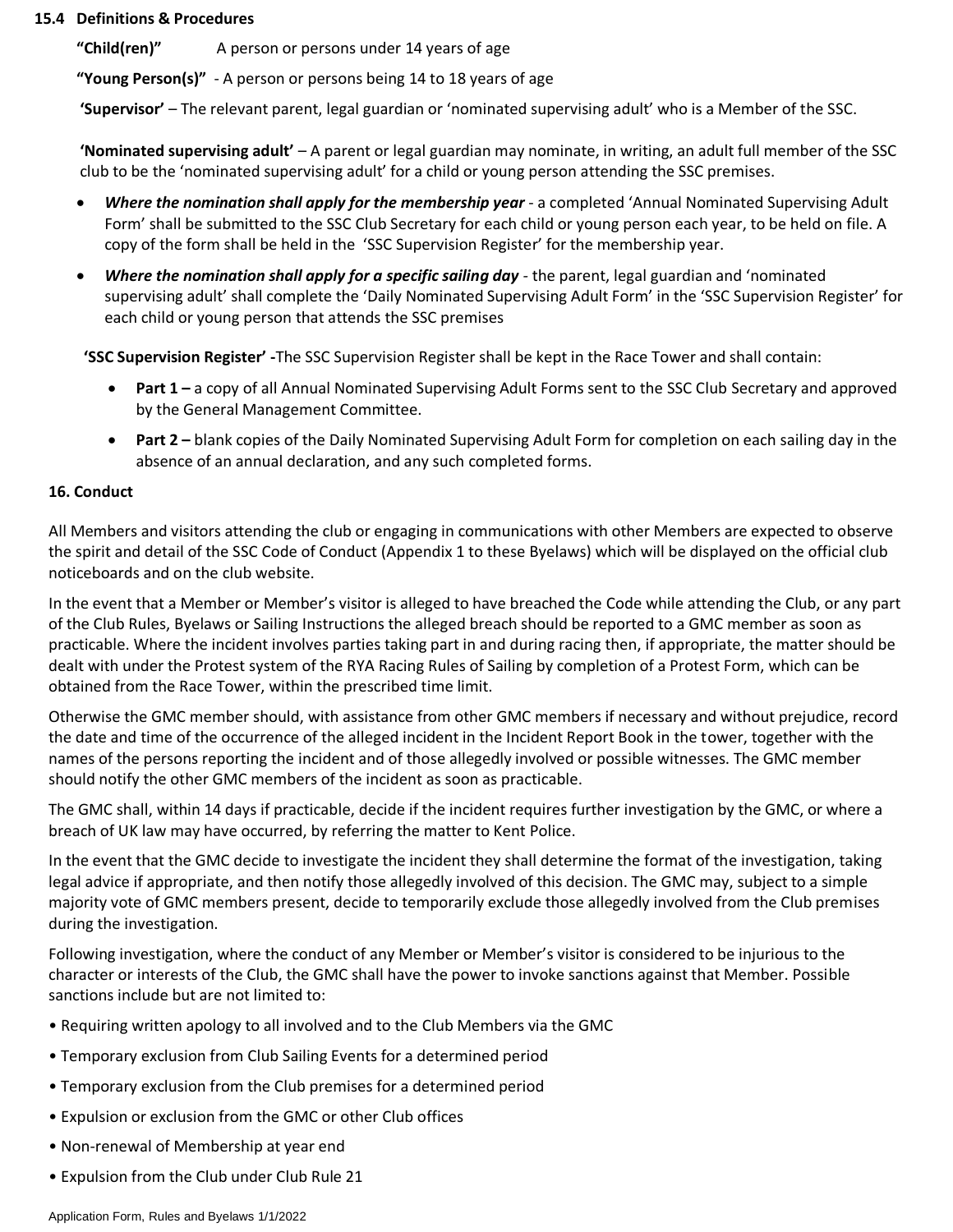Expulsion from the Club shall require a unanimous decision by GMC members, other sanctions shall be carried by a simple majority of the GMC members present.

Before the Committee imposes any sanctions the Secretary will invite the Member to provide a written explanation of the Member's or Member's visitor's conduct and shall give the Member full opportunity of making explanation to the GMC, or of resigning membership. Appeal against expulsion or other sanction may be made to the Club Members in a Special General Meeting.

In the event that the incident involves a breach of the Code by a GMC member then that member shall be excluded from all GMC discussion and investigation into the incident excepting to present their evidence as an involved party during the investigation.

Jan 2017 onwards Superceding all previous Byelaws. Issued by the Honorary Secretary on Behalf of the General Management Committee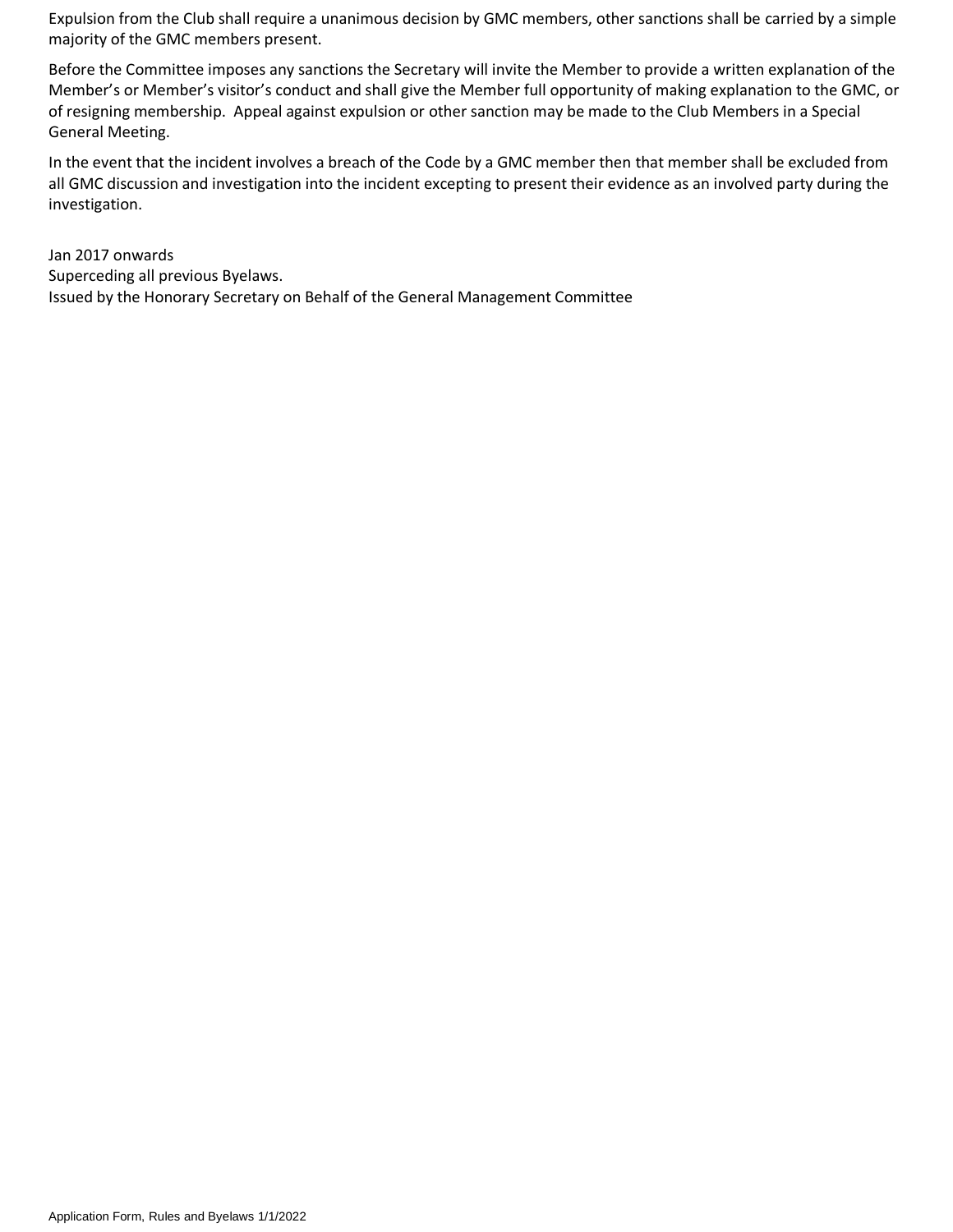#### **Appendix 1 – SSC Code of Conduct** (to be displayed within the Club Premises)

It is the policy of Seasalter Sailing Club that all members and visitors show respect and understanding for each other, treat everyone equally within the context of the sport, and conduct themselves in a way that reflects the principles of the club. The aim is for all users to enjoy the Club and their sport.

**Abusive language, swearing, intimidation, aggressive or abusive behaviour or lack of respect for others or their property is not acceptable and may lead to immediate temporary exclusion from the club premises and subsequent disciplinary action under the Club Rules and Byelaws. The Committee reserves the right without prejudice to report an incident to Kent Police if there is concern that a breach of law may have occurred.**

#### **All users of SSC shall be expected to:**

- Abide by the Club Rules, Byelaws and Sailing Instructions and the RYA Racing Rules of Sailing
- Respect other users of the club and members of the public
- Respect and support instructions given by Duty Team and/or Committee Members
- Support the involvement and inclusion of all those taking part in activities at the club
- Take care of all property belonging to the club, other members and visitors
- Never borrow or use the property of others or the Club without prior permission
- Never abuse, bully or initiate personal confrontation with other members either in person, by phone or by other communications
- Use the RYA Protest procedure for reporting any alleged breach of sailing rules or conduct
- Communicate any alleged breach of this Code to a Committee Member as soon as practicable

#### **Supervisors of club users who are under 18 shall also be expected to:**

- Safeguard the under 18 club user(s) as required by Club Byelaw 15
- Ensure that under 18 club user(s) comply with the above requirements of this Code

#### **Committee Members and Duty Team Members shall be expected to:**

- Act in the best interests of the club and its members and visitors
- Consider the welfare and safety of participants in club activities
- Manage and/or assist with club activities in a manner that promotes fair play and inclusion
- Seek advice from others when faced with safety concerns before initiating any sailing event this may relate to fleets or to individuals planning to sail or the availability and/or suitability of Duty Team members on the day.

## **Reporting a Breach of this Code of Conduct**

- Any member or visitor who considers that there has been a breach of this Code should report the matter to a Committee Member as soon as possible on the day
- The Committee Member should use the Incident Report Book in the Race Tower to record the date, time and names of those persons reporting the alleged incident, together with, if known, the names of those allegedly involved and/or possible witnesses.
- The Committee Member should notify the other Committee Members as soon as practicable and the Committee shall consider the matter under Club Byelaw 16.
- If the breach involves a Committee Member then that Committee Member shall not be permitted to assist in the log of information or sit on any hearing or discussions subsequently investigating the alleged breach except as a witness.
- The Committee may, without prejudice, ask the alleged perpetrator(s) of the incident to absent themselves from the club premises until the investigation is complete.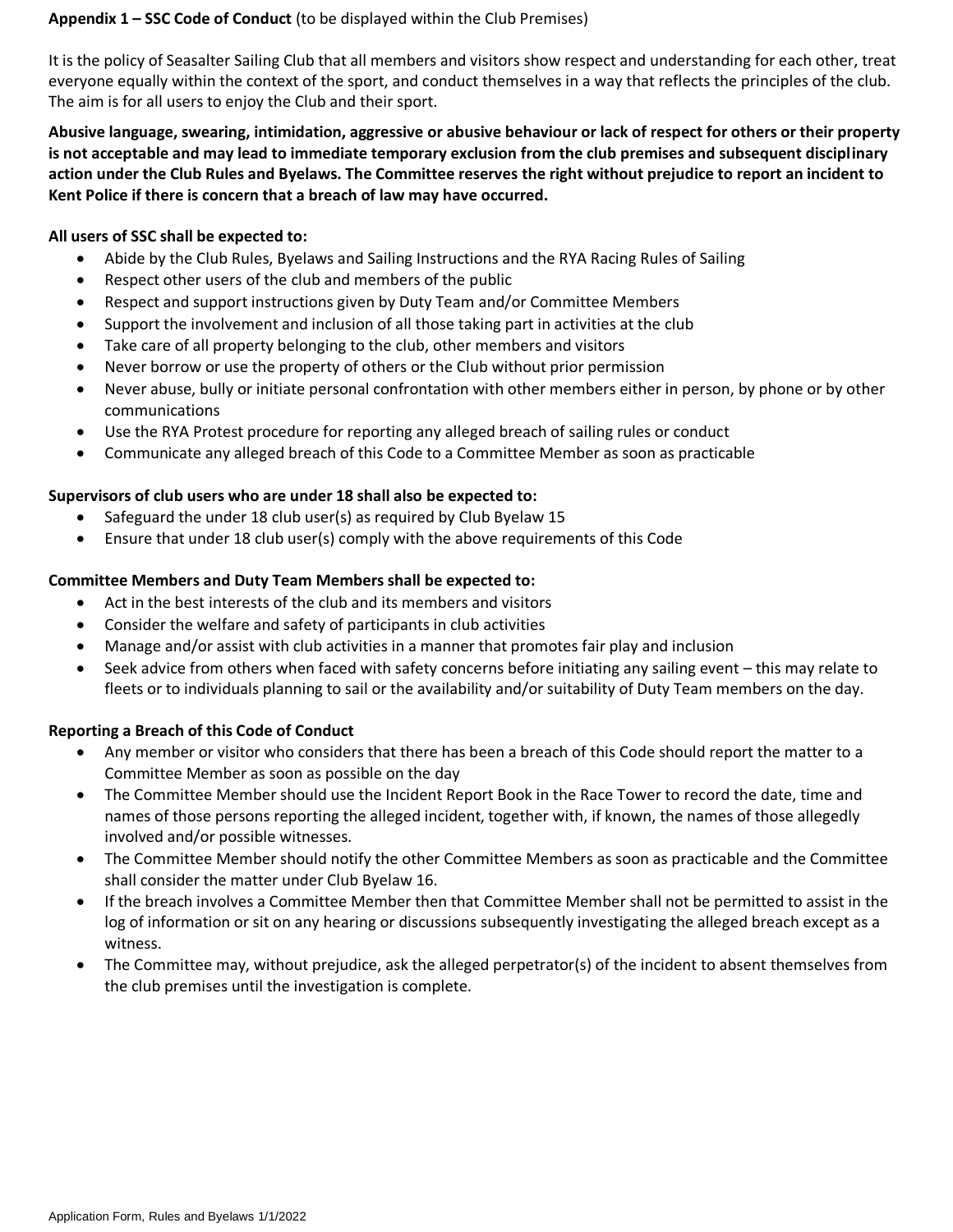#### **SEASALTER SAILING CLUB RULES**

#### **NAME**

1. The Club shall be called "The Seasalter Sailing Club".

### **OBJECTS**

2. (a) The principal aims of the Club shall be to encourage amateur yacht and sailing boat racing and cruising and the promotion of social activities among the Members.

(b) The Club is of a non-profit nature and any surplus income or gains shall be invested in the Club. There shall be no distribution of Club assets, in cash or kind to Members or third parties, except for donations by the Club to Charities or other Clubs that are registered as Community Amateur Sports Clubs.

#### **BURGEE**

3. The Burgee of the Club shall consist of a Cockle Shell, yellow on a ground, pale blue.

#### **MANAGEMENT**

4. The management of the Club shall be vested in a General Management Committee, hereinafter referred to as the Committee.

#### **MEMBERSHIP**

5. (a) Any person whether or not the owner of a yacht or sailing boat who is keen and interested in sailing is eligible as a candidate for membership.

(b) Membership of the Club is open to all the community and without discrimination on the grounds of ethnicity, nationality, sexual orientation, religion, sex, age or disability except as a necessary consequence of the requirements of this sport.

#### **EXECUTIVE OFFICERS**

6. The Executive Officers of the Club shall consist of the four Flag Officers, namely, the Commodore, the Vice-Commodore, a Rear Commodore (Sailing) and a Rear Commodore (Administration) and the Hon. Treasurer, the Hon. Secretary, the Hon. Sailing Secretary and the Hon. Social Secretary.

All of these Officers shall be elected at the Annual General Meeting in each year to hold office until the conclusion of the next Annual General Meeting. The retiring Officers shall be eligible for re-election.

#### **HONORARY MEMBERS**

7. There may be appointed honorary memberships consisting of a President, Vice-Presidents and other Life Honorary Members. The aforesaid memberships shall be Life honorary appointments granted only by the Club in General Meeting on the recommendation of the Committee. Such honorary appointments will carry no executive authority but the holders thereof will be entitled to all the rights and privileges exercised by the ordinary Members of the Club including the right to seek election as an Officer of the Club or a Member of the Committee.

The Committee may also grant annual Honorary Membership to Flag Officers of local Sailing Clubs and to such other persons as are committed to assist the Club in the running of competitions and other sailing activities but these appointments will not carry voting rights.

The names and addresses of the recipients of all such honorary appointments shall be posted on the Official Notice Board seven days before the day of election.

#### **CLUB PROPERTY**

8. (a) There shall be at least three Trustees of the Club who shall be appointed from time to time as necessary by the Members of the Club from among ordinary or honorary Members who are willing to be so appointed. A Trustee shall hold office during his lifetime or until he shall resign, by notice in writing given to the Committee, or until a resolution removing him from office shall be passed at a meeting of the Committee by a majority comprising two-thirds of the Members present and entitled to vote.

(b) All property of the Club, including land and investments, shall be held by the Trustees for the time being, in their own names so far as is necessary and practicable, on trust for the use and benefit of the Club. On the death, resignation, or removal from office of a Trustee, the Committee shall appoint a new Trustee in his place and shall as soon as possible thereafter take all lawful and practicable steps to procure the vesting of all Club property into the names of the Trustees as constituted after such appointment.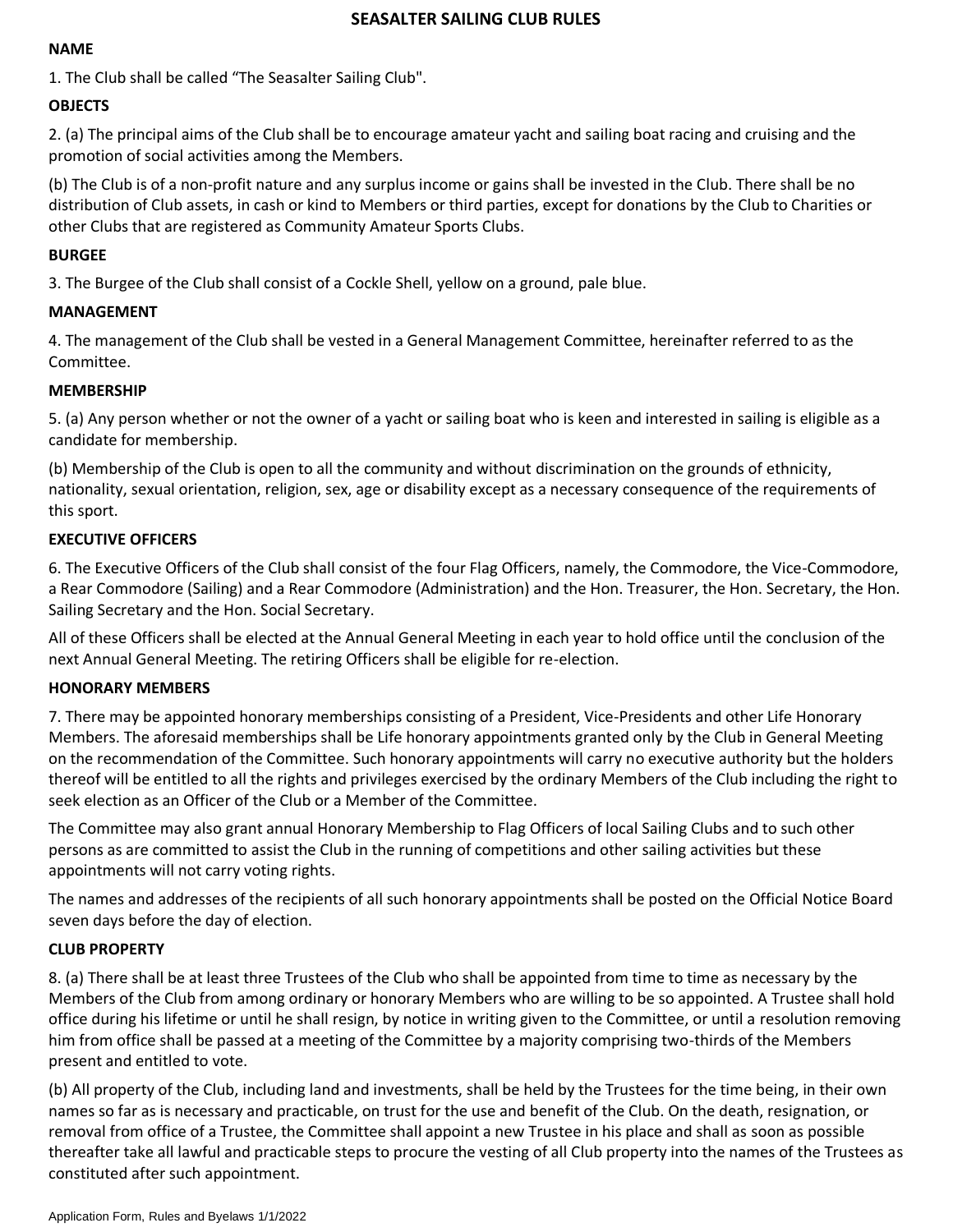(c) The Trustees shall in all respects act, in regard to any property of the Club held by them, in accordance with the directions of the Committee; and shall have power to sell, lease, mortgage or pledge any Club property so held for the purpose of raising or borrowing money for the benefit of the Club in compliance with the Committee's directions, but no purchaser, lessee or mortgagee shall be concerned to enquire whether any such direction has been given.

(d) The Trustees shall be effectually indemnified by the Committee out of the assets of the Club from and against any liability, costs, expenses and payments whatsoever which may be properly incurred or made by them in the exercise of their duties or in relation to any property of the Club vested in them, or in relation to any legal proceedings, or which otherwise relate directly or indirectly to the performance of the functions of a Trustee of the Club.

### **THE COMMITTEE**

9. The Committee shall consist of the Executive Officers and not more than six other Members of the Club elected to serve thereon by the Club in General Meeting. If a vacancy occurs by death or resignation the Committee may co-opt a Member to fill the vacancy.

Five Members present shall form a quorum.

#### **ELECTION OF MEMBERS**

10. Candidates for membership are required to forward to the Honorary Secretary the specified form of application duly completed together with one year's subscription and the appropriate entry fee. Their names shall be posted on the Official Notice Board seven days before the day of election. New Members shall be elected in Committee.

No candidate shall be deemed to be elected unless supported by a two-thirds majority of those present and voting in Committee.

A Member, elected after the 1st October in any year, who shall have paid his subscription for that year, shall not be required to pay any subscription for the following year.

All parents, guardians or supervising adults of members under age 18 must comply with SSC's 'Supervision of Children and Young Persons' policy contained in SSC Byelaws.

#### **CESSATION OF MEMBERSHIP**

11. Any Member wishing to withdraw from the Club shall give written notice of his desire to do so to the Honorary Secretary. If such notice be received after the 31st day of March in any year the Member shall be liable to pay the subscription for that year.

Club property including any Club keys in the possession of an ex-Member shall be returned to the Honorary Secretary. Any person ceasing to be a Member of the Club shall forfeit all claim upon it and no part of the subscription shall be returned.

#### **SUBSCRIPTIONS AND ENTRY FEES**

12. The Annual membership subscriptions are due on 1st Jan.

There shall be the following classes and types of membership:

#### **Full Membership**

- (b) Family Membership, which covers the Husband and Wife (or co-habiting partnership) and their children up to the age of 18.
- (c) Single Membership, which is payable by single members aged 25 and over at the beginning of the year.
- (d) Young Adult Membership**,** which is payable by Members of age 18 and above, but under the age of 25 at the beginning of the year.

(d) Junior Membership, which is payable by Members under the age of 18 at the beginning of the year and not covered by Family Membership.

(e) Student Membership, which is payable by members aged 25 and over who are undertaking a further education course at a recognised further education establishment, or are apprenticed, and not in paid employment.

## **Associate Membership**

For non-sailing Members who will be entitled to the rights and privileges under these Rules except:

- (i) those Rules, Byelaws, and Regulations restricted to sailing matters,
- (ii) the right to vote, and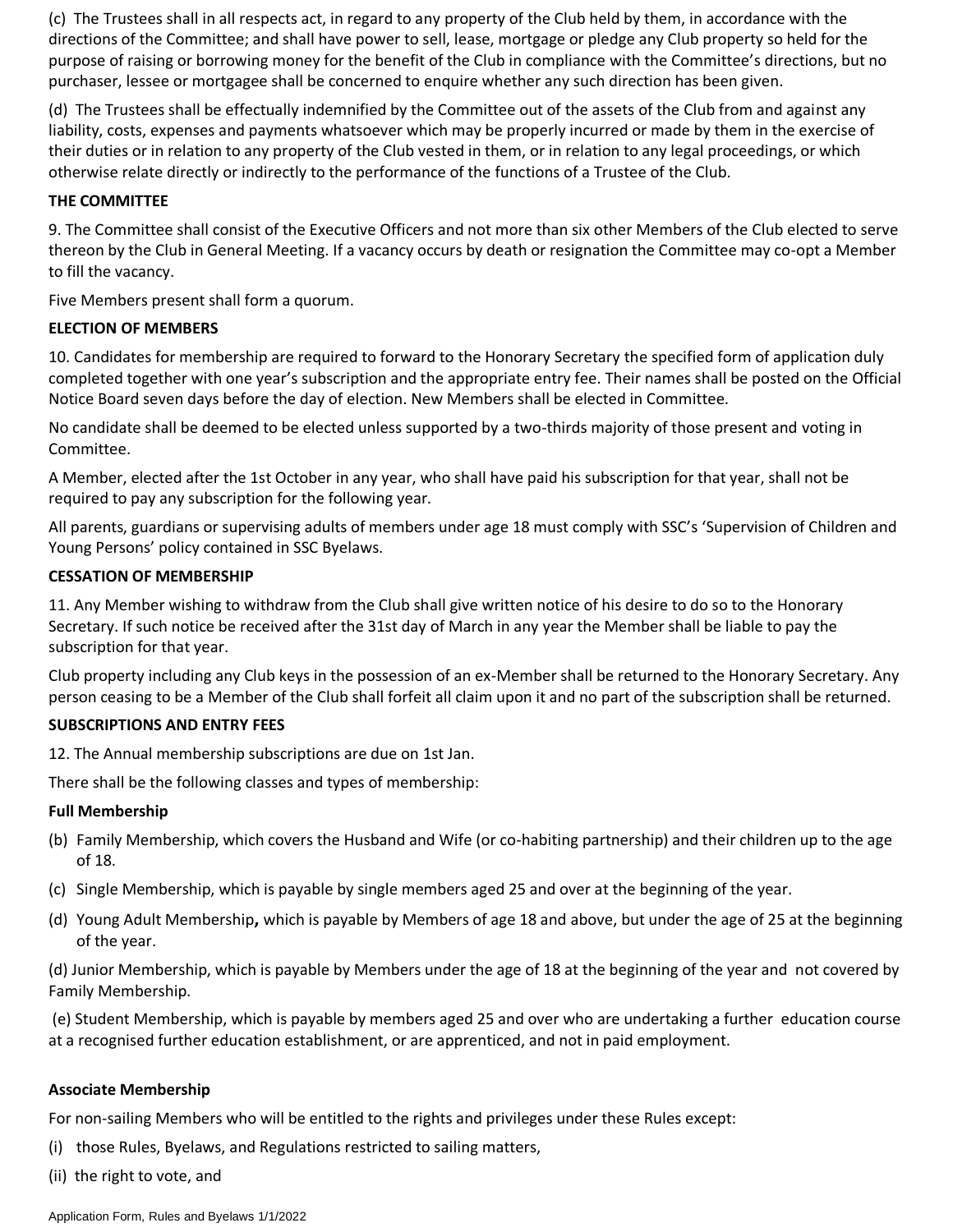(iii) they will not be eligible for Office or service on the General Management Committee though they may be co-opted to Sub-Committees at the discretion of the Committee.

The types of Associate Membership shall be

(a) Husband and Wife only.

(b) Single Members over the age of 18 years

The rates of subscription payable for each class of membership shall be fixed for the next year at the Annual General Meeting, on the recommendation of the Committee. Entry fees shall be payable by all new Members admitted to the Club at a rate to be fixed by the Committee.

Any Member who has not paid the annual subscription by the 1st day of March shall be requested in the name of the Committee to pay the same within 28 days and if this is not paid by 31st day of March his name may be removed from the list of Members by the Committee.

A Member's name may be restored at the discretion of the Committee.

## **ELECTIONS**

13. Not less than 35 clear days before the Annual General Meeting the Honorary Secretary shall call for nominations for the posts of the Executive Officers and for other Members of the Committee.

In accordance with the above the names of those Members willing to serve as Executive Officers or Committee Members, duly proposed and seconded in writing, shall be sent to the Hon. Secretary. The last day for the receipt of nominations shall not be earlier than 21 clear days after the date of the Notice calling for nominations.

The Honorary Secretary and at least one other Member of the Committee shall inspect the nominations received and after certifying that they are in order affix a list thereof on the Club Notice Board at least seven clear days before the date fixed for the Annual General Meeting.

The elections of Executive Officers and Committee Members shall be by ballot. Family memberships will be entitled to two votes, one vote for the husband and one vote for the wife or partner. Single memberships and junior memberships shall be entitled to one vote per membership.

Scrutineers shall be appointed at the Annual General Meeting to collect the ballot papers, count the votes and certify to the Chairman the number of votes cast for each candidate.

## **GENERAL MEETINGS**

14. An Annual General Meeting of Members shall be held not later than 31st October at a time and place to be fixed by the Committee.

No business (except the passing of the accounts, and the elections of the Officers, Committee and Auditors and any business that the Committee may order to be inserted in the notice convening the meeting) shall be resolved at such meeting unless notice thereof be given to the Honorary Secretary on or before one calendar month prior to such meeting.

Special General Meetings shall be convened at any time by the Honorary Secretary whenever required by the Committee or upon receipt of a requisition signed by not less than twelve Members of the Club. In all such cases the Honorary Secretary must require the purpose of the meeting to be notified to him and he must advise Members of such purpose in the Notice convening the meeting.

All General Meetings of Members must be convened by sending a Notice in writing to Members at their last known address not less than fourteen clear days before the date specified for holding the Meeting.

At any General Meeting voting shall be by show of hands and a declaration by the Chairman that a proposition has been carried or lost or carried or not carried by a particular majority shall be conclusive evidence of the fact. A ballot may, however, be demanded by at least five Members present. No votes will be accepted or recorded at any General Meeting unless registered in person by the Member. The quorum for any General Meeting shall be fifteen.

## **CHAIRMAN**

15. The Commodore or other Flag Officer shall take the Chair at all General Meetings. In the absence of a Flag Officer, the Members present shall elect a Chairman.

The Chairman shall in all cases in the event of an equality of votes on a division have a casting vote in addition to his vote as a Member.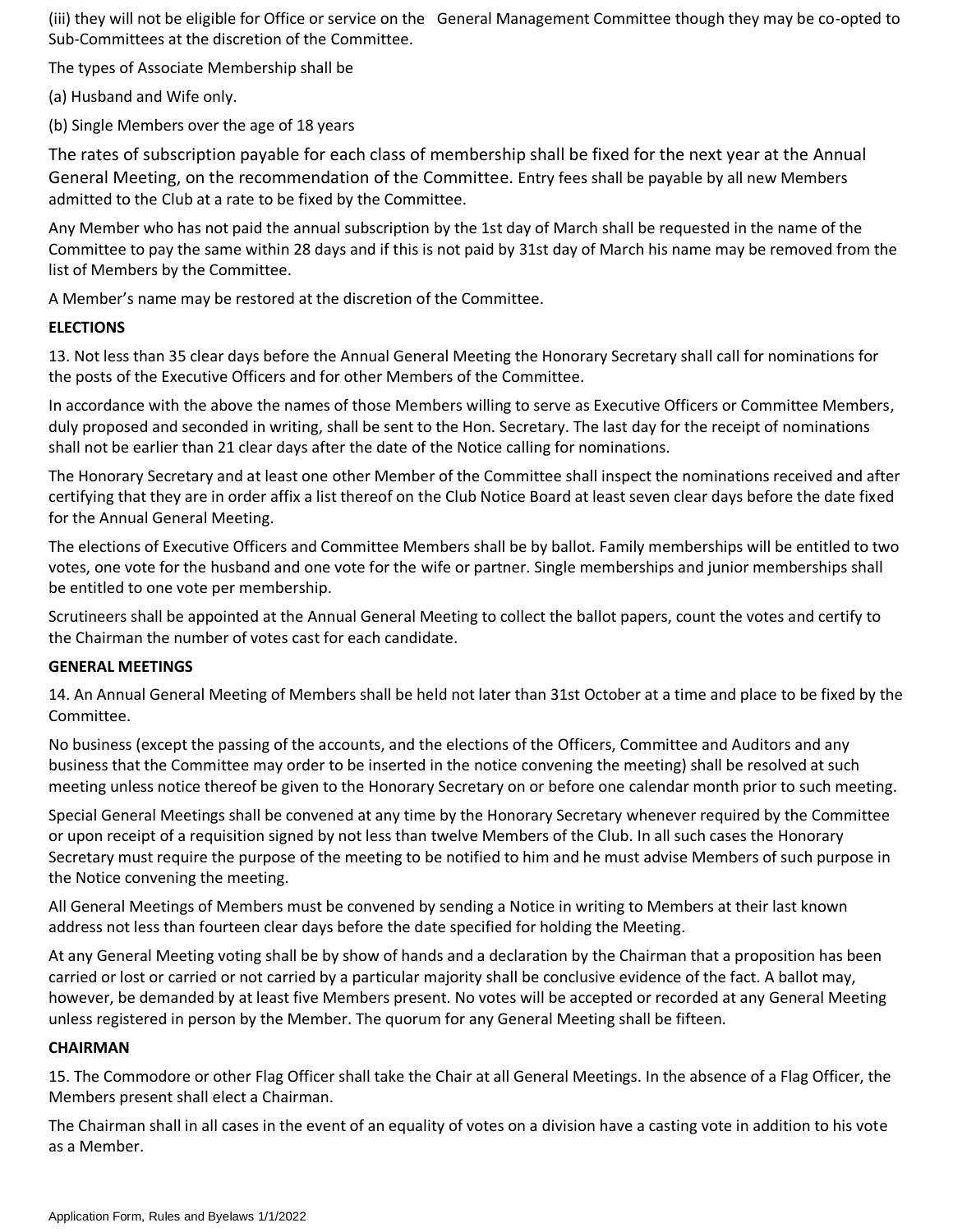#### **AUDITORS**

16. The Members shall elect at the Annual General Meeting two Members of the Club, not being Officers or Members of the Committee, or a firm of chartered accountants, to act as Auditors until the conclusion of the next Annual General Meeting.

The Auditors so elected shall report to the Club in writing on the books and accounts of the Club. The retiring Auditors shall be eligible for re-election and shall be nominated and elected in the same manner as are Committee Members.

## **COMMITTEE**

17. (a) The Committee shall manage the affairs of the Club according to the Rules and shall apply the funds of the Club to the objects of the Club, and shall make such byelaws, rules and regulations as they think fit as to the management of the Club or its premises. The Committee, or Honorary Secretary as agents for the Club and its Members, shall enter into contracts only so far as they are expressly authorised, or authorised by implication, from these rules. Neither the Committee nor the Honorary Secretary shall, without the express authority of the membership, pledge the credit of the membership beyond the subscription payable by such membership in accordance with Rule 17c hereof.

(b) A member of the Committee, and the Honorary Secretary or Honorary Treasurer, in transacting business for the Club, shall disclose to third parties that he is so acting.

(c) In pursuance of the authority vested in the Committee by Members of the Club, members of the Committee are entitled to be indemnified by the Members of the Club against any liabilities properly incurred by them or by the Honorary Secretary on behalf of the Club wherever the contract is of a duly authorised nature or could reasonably be assumed to be of a duly authorised nature and entered into on behalf of the Club. The limit of a Member's indemnity in this respect shall be a sum equal to one year's subscription at the then current rate unless the Committee has been authorised otherwise by a meeting called under Rule 14 hereof.

(d) It shall be the responsibility of the Honorary Treasurer to keep a complete and accurate account of the Club's finances.

## **MEMBERS' NAMES AND ADDRESSES AND PARTICULARS OF YACHTS AND SAILING BOATS**

18. Members shall communicate to the Honorary Secretary any change of their addresses or in the names and particulars of their yachts and sailing boats. Any notice posted to them under the last given address shall be considered to have been duly delivered.

## **VISITORS**

19. Members may invite visitors to the Club. A Member inviting a visitor shall, on entering the Club, insert the visitor's name in the Visitor's Book and sign the entry.

The Member shall be responsible for the conduct of his guest whilst on the Club premises. No Member may introduce the same guest on more than five occasions in any one year.

20. Any person who is a competitor in any event sponsored or organised by or on behalf of the Club, and any person who is a member of the crew of such competitor for the purpose of the race, is entitled to the use of the Club premises within a period of twenty-four hours before and after the event in which they are competing.

#### **EXPULSION OF MEMBERS**

21. Every Member on joining the Club implicitly undertakes to comply with its rules and bye-laws and any refusal or neglect to do so or any conduct which in the opinion of the Committee is either unworthy of a Member or otherwise injurious to the interests of the Club shall render a Member liable to expulsion by the Committee provided that before expelling a Member the Committee shall call upon him for an explanation of his conduct and shall give him an opportunity of defending himself or of resigning his membership.

The vote on a resolution for expulsion shall be by ballot and the resolution shall only be carried if not less than threequarters of the Members of the Committee vote in favour of the resolution.

## **RULES GOVERNING THE SALE OF ALCOHOLIC REFRESHMENT IN THE CLUB**

22. The purchase for the Club and the supply by the Club of intoxicating liquors shall be exclusively controlled by the Committee.

No profit from the sale of intoxicating liquor shall be applied otherwise than for the benefit of the Club or for a benevolent or charitable purpose to be nominated by the Committee.

23. No person under the age of eighteen years may buy, attempt to buy or consume alcoholic liquor in the Club nor may any person buy or attempt to buy alcoholic liquor for consumption by a person under eighteen years of age.